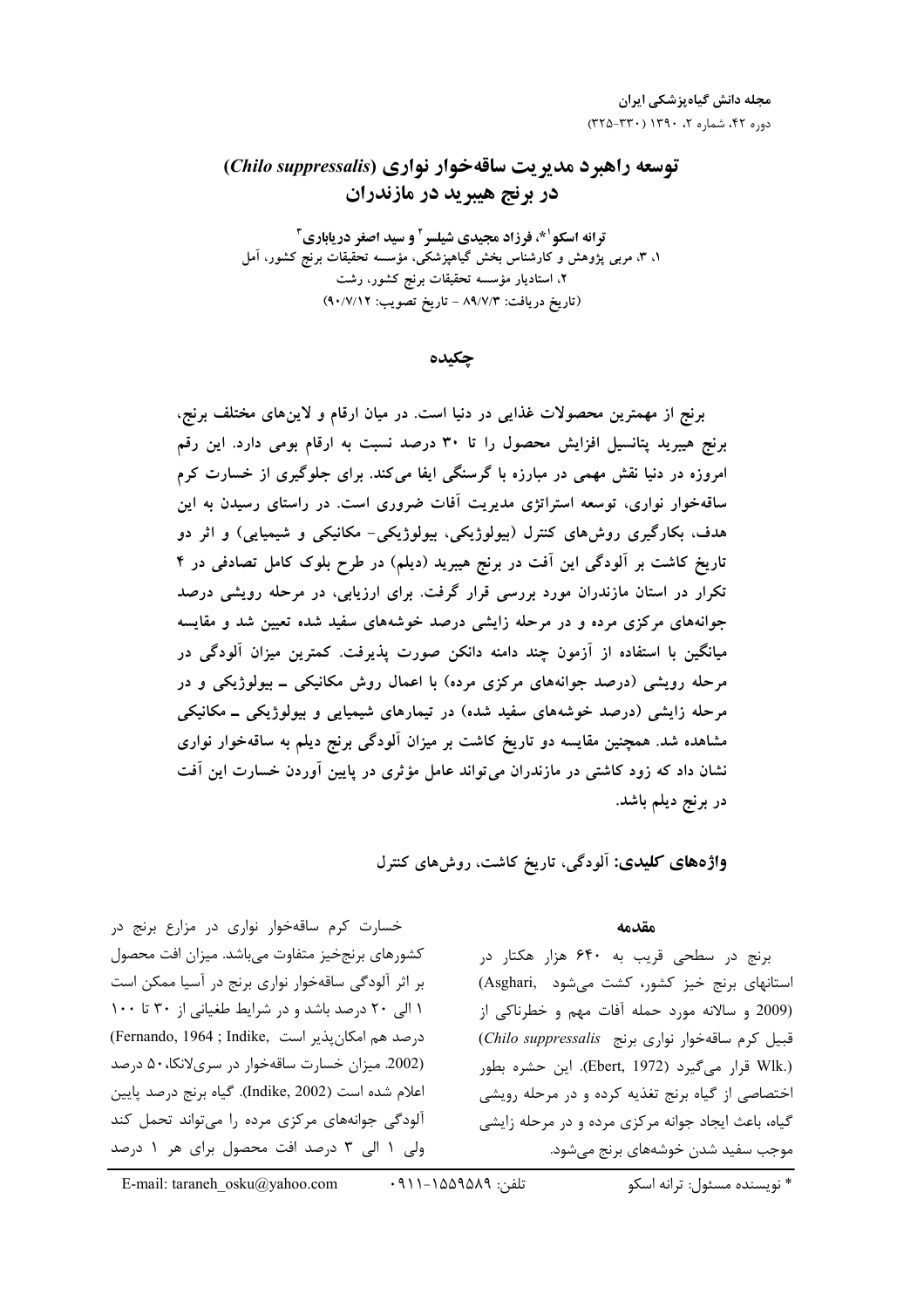خوشه سفید شده انتظار می رود (Pathak et al., 1971). خسارت ساقهخوار در کشور بنگلادش از ۳۰ تا ۷۰ درصد گزارش شده است (Ghose et al., 1960). بر اساس دادههای ٢٨ ساله در سيستم كشت غرقابی به ازای ١ درصد آلودگی جوانه مرکزی مرده، ۱ درصد خوشههای سفید شده و ۱ درصد آلودگی جوانه مرکزی مرده همراه با ۱ درصد خوشههای سفید شده به ترتیب ۳ درصد، ۴/۲ درصد و ۴/۶ درصد در هکتار افت محصول انتظار (Alam & Abbas, 1972; Muralidharan & می<sub>ا</sub>رود Pasalu, 2006)

داشتن رفتار تغذیهای مخفی (در داخل ساقه)، چند نسلیبودن، عدم آشنایی کشاورزان با سیکل زندگی کرم ساقهخوار نوارى برنج و عدم مديريت صحيح توسط آنها، کنترل این آفت را مشکل ساخته و کارایی و تأثیر سموم شیمیایی را با بحران مواجه کرده است. به دلیل محدوديت تكنولوژىهاى قابل دسترس، مديريت تلفيقى آفات در بسیاری از مناطق آسیا به طور کامل اجرا نمی شود و کشاورزان مجبور به مصرف بیش از حد سموم هستند، اگرچه بکارگیری بسیاری از این سموم کارایی لازم را در بر ندارد و تأثیر سوء بر محیط زیست و Aeissig, et al., 1985). و انسان دارد براساس گزارش سازمان خواربار جهانی سالانه ۳ میلیون کشاورز دچار مسمومیت ناشی از مصرف سموم شیمیایی می شوند و ۱۸۰۰۰ مورد آن منجر به مرگ می شود که بطور متوسط در هر روز ۴۹۰ نفر تخمین زده میشود .(Miller, 2002)

بکارگیری تکنولوژی برنج هیبرید یکی از راههای افزایش تولید درواحد سطح میباشد. چون افزایش سطح زیر کشت برنج به سختی امکان پذیر است و از طرف دیگر به علت محدودیت زمینهای مستعدکشت برنج، محصول بیشتری می بایست در زمین کمتر و با نهادههای اندک تولید نمود، لذا برنج هیبرید با۲۰ تا ۲۵ درصد افزایش عملکرد نسبت به ارقام اصلاح شده در شرایط محیطی یکسان می تواند یکی از راههای دستیابی به افزایش تولید برنج متناسب با نرخ رشد جمعیت باشد (Dorosti, 2010). برنج دیلم یک رقم تجارتی است که توسط مؤسسه تحقیقات برنج کشور معرفی شده و در واقع بذر نسل اول حاصل از تلاقی دو والدی است که از

نظر ژنتیکی متفاوت میباشند. بذر دیلم از پدیده شناخته شده هتروزیس بهر ه میگیرد که باعث افزایش عملکرد آن نسبت به لاینهای والدینی میگردد. برنج دیلم نسبت به بیماری بلاست مقاوم بوده و برای مبارزه با این بیماری نیاز به هیچ کنترلی نمیباشد ولی چون نسبت به ارقام بومی دیررستر میباشد برای کنترل آفت کرم ساقهخوار برنج تا ۳ بار سمپاشی توصیه شده است (Dorosti, 2010) که نمی تواند راهکار درستی در راستای توسعه پايدار باشد.

امروزه بکارگیری روشها و فنآوریهایی نظیر روشهاى طبيعي(انتخاب بذور سالم، واريتههاى مقاوم، خزانه سالم، كشت زمانبندى شده، فضاسازى مناسب، مصرف متعادل کودهای شیمیایی و …) کنترل مکانیکی (تراشیدن نوک گیاهچهها قبل از انتقال به زمین اصلی، جمع آوري و انهدام دستجات تخم، كندن و از بين بردن قسمتهای آلوده گیاه در زمین اصلی و تکان دادن بوتهها با استفاده از طناب در شاليزار براى مبارزه با برگخوارها)، مديريت تلفيقي آفات تعريف شده است (Riba, 2007). در این رهیافت هر محصول و آفات آن به عنوان بخشی از یک نظام زراعی به حساب میآید و سپس یک برنامه منظم که شامل ترکیبی از روشهای کنترل (بیولوژیکی، زراعی، مکانیکی و شیمیایی) با ترتیب و زمانبندی مناسب برای هر کدام اعمال میشود .(Miller, 2002)

نتايج تحقيقات .Rashid et al (2005) در بررسى مقاومت واریتههای مختلف به ساقهخوار با روشهای مختلف کنترل و ارزیابی میزان محصول نشان داد که مدیریت تلفیقی (بیولوژیکی، استفاده از ارقام مقاوم و شیمیایی) میتواند نقش مهمی را درکنترل کرم ساقەخوار برنج ايفا كند. عملياتى نظير انهدام برگهاى حامل تخم در خزانه و کندن ساقههای محتوی لارو و از بین بردن آنها همزمان با وجین اول و دوم علف هرز، کنترل مکانیکی تعریف شده است و کنترل بیولوژیکی و مکانیکی از اجزای مدیریت تلفیقی آفات در برنج است  $(Aqropedia, 2009)$ 

بر اساس گزارش CRRI (2005)، در هند ساقهخوار زرد باعث ۱ الی ۱۹ درصد خسارت در برنج های زود کاشت و ۸ الی ۳۸ درصد افت محصول در دیرکاشت ها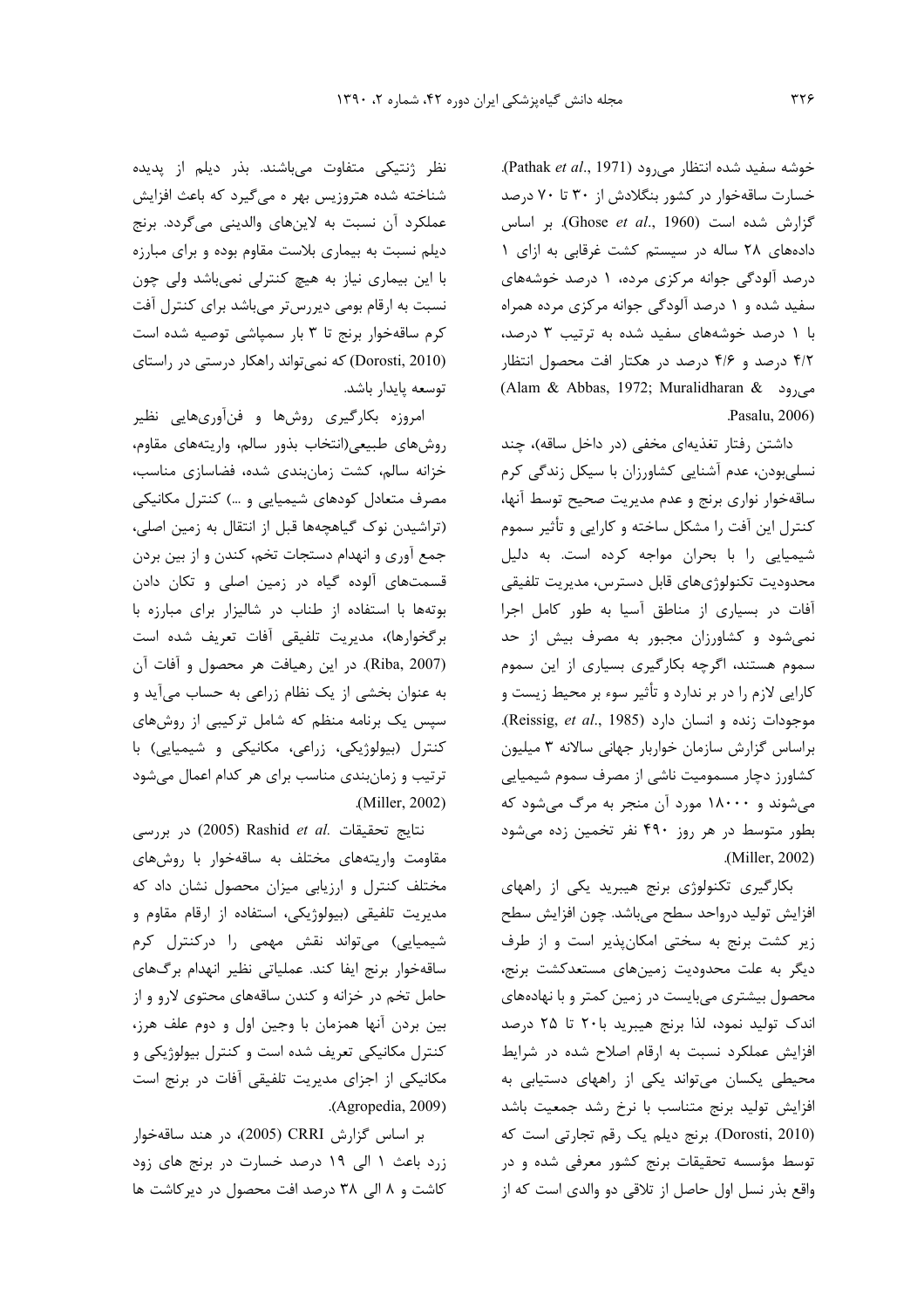شده است. تنظیم زمان کاشت با پرواز کرم ساقهخوار سفید توسط کشاورزان اندونزیایی در طول ۱۲ سال، به طور قابل ملاحظهای جمیعت کرم ساقهخوار سفید را كاهش داد (Van der Goot, 1948). بررسي هاي انجام شده در معاونت مؤسسه تحقیقات برنج کشور نشان داده است که تاریخ کاشت یکی از عوامل مهم تأثیرگذار بر عملكرد محصول رقم طارم مى باشد (Tabari, 2004). هدف از اجرای این پروژه بررسی بکارگیری روشهای کنترل (بیولوژیکی، بیولوژیکی-مکانیکی، شیمیایی) و اثر دو تاریخ کاشت بر آلودگی ساقهخوار نواری در برنج دیلم و استفاده از نتایج آن در برنامه مدیریت تلفیقی برای این نوع رقم هیبرید میباشد.

## مواد و روشها

برای بررسی روشهای کنترل ساقهخوار نواری در برنج هيبريد (نوع ديلم)، ٣ روش كنترل (بيولوژيكى، بیولوژیکی ـ مکانیکی، شیمیایی) و شاهد بدون هیچگونه کنترل، در طرح بلوکهای کامل تصادفی با ۴ تکرار موردارزیابی قرار گرفت. آزمایش با آلودگی طبیعی و سطح کرتها ۷۰۰ مترمربع در نظر گرفته شدند و آماربرداری در قسمت مرکزی کرتها با در نظر نگرفتن ١ متر از حاشیهها انجام شد. تیمارها شامل: ١- کنترل بیولوژیک (٢ بار رهاسازی زنبور تریکوگراما در نسل اول و ۳ بار در نسل دوم که فاصله رهاسازیها ۷ روز بوده است)؛ ٢-كنترل بيولوژيكي- مكانيكي (كندن پنجههايي که دارای جوانههای مرکزی مرده (Dead hearts) بودهاند، به هنگام وجین اول و دوم و رهاسازی زنبور تريكوگراما براساس دستورالعمل روش كنترل بيولوژيک)؛ ٣- گرانول پاشي با ديازينون ١٠٪ براي نسل اول و دوم به ترتیب ۱۵ و ۲۵ کیلو در هکتار و ۴- شاهد بدون هيچ روش كنترل

برای مقایسه واکنش برنج هیبرید به کرم ساقهخوار در ٢ تاريخ كاشت، نشاكاري اول در تاريخ ١٠ ارديبهشت و نشاکاری دوم در تاریخ ۲۰ خرداد، انجام شده است.

برای ارزیابی خسارت ساقهخوار نواری در هر دو آزمایش، آماربرداری در مرحلهرویشی با شمارش جوانههای مرکزی مرده با در نظر گرفتن دوره رشدی آفت، زمانی که آفت در مرحله سنین آخر لاروی بوده

است، صورت پذیرفت. هم چنین شمارش خوشههای سفید شده (Whiteheads) یک هفته قبل از برداشت انجام شد و درصد جوانه مرکزی مرده و خوشههای سفیدشده با استفاده از فرمول زیر محاسبه گردید .(Pathak, 1967)

| $\angle D.h$ | تعداد بوته های آلوده | تعداد پنجه آلوده |  |
|--------------|----------------------|------------------|--|
| يا W.h:/     | تعداد بوتههاى        | تعداد پنجهها در  |  |
|              | نمونه گیری شده       | كپەھاي آلودە     |  |

چون دادهها بر حسب درصد بود، از (  $\sqrt{X+0.5}$ ) برای نرمال کردن آن استفاده گردید. تجزیه و تحلیل آماری با استفاده از نرمافزار SAS انجام شد و میانگینها با استفاده از آزمون چند دامنهای دانکن با یکدیگر مقایسه گردید. همچنین میزان محصول در سطح یک مترمربع (کیل گیری) در تیمارهای آزمایش تاریخ کاشت و روشهای کنترل مشخص و با یکدیگر مقایسه گر دید.

#### نتايج

در بررسی روشهای مختلف کنترل ساقهخوار در برنج هیبرید، در مرحله رویشی به دلیل اینکه آماربرداری قبل از سمپاشی علیه ساقهخوار انجام شده بود سه تیمار بیولوژیک، تلفیق روشها و شاهد (بدون کنترل)، مورد مقایسه قرار گرفت. بررسی درصد جوانه مرکزی مرده با اعمال روشهای مختلف کنترل ساقهخوار در برنج هیبرید در دو سال متوالی در جدول ۱ ارائه شده است. مقایسه میانگینها نشان داد که روشهای مختلف مورد مطالعه با یکدیگر تفاوت معنیدار داشتند (P=٠/٠٠٠٢۶. ۰۱۸/۷۴ = ۶۱ و F(۲) و حداقل آلودگی (۱/۰۸ درصد) در كنترل بيولوژيكى- مكانيكى مشاهده شد. مقايسه میانگین درصد سفید شدن خوشههای روشهای مختلف بكارگرفته شده براى كنترل أفت ساقهخوار نوارى اختلاف معنى دارى را نشان داد (P=٠/٠٠١) ۷۶/۵= (۹ و۴(۳) و حداقل آلودگی در تیمارهای کنترل بیولوژیکی-مکانیکی و سمپاشی (بهترتیب ۳/۲۵ و ۳/۲۷ درصد) مشاهده شد (جدول ۱). اختلاف بین میزان محصول در تیمارها معنیدار نبود (P=٠/٠۵۳ ۴/۷۳ = (۹ و۴) eلی با مقایسه میانگین با استفاده از آزمون دانکن تیمارها در سه گروه قرار گرفتند و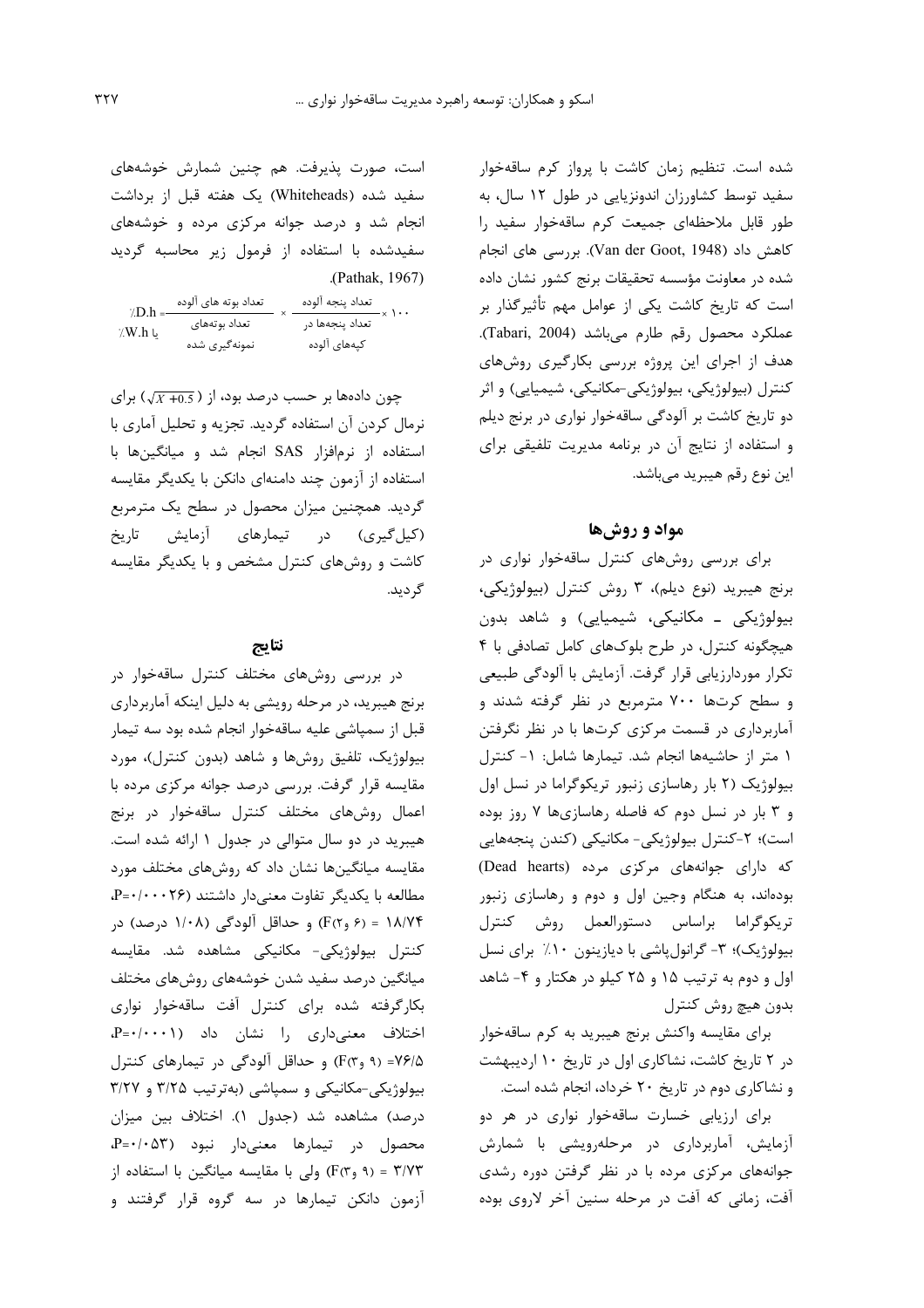بیشترین میزان محصول (۶۵۱۰ کیلوگرم شلتوک در هکتار) در تیمار سمپاشی و کمترین میزان محصول (۵۷۳۷ کیلوگرم شلتوک در هکتار) در تیمار شاهد مشاهده شد (جدول ۱). مقایسه واکنش برنج هیبرید به کرم ساقهخوار در تاريخهاي مختلف كشت

نتایج بدست آمده از بررسی درصد خوشههای سفید شده در دو تاریخ کاشت (نشاکاری ۱۰ اردیبهشت و ۲۰ خرداد ماه) و تیمار سمپاشی که همراه با تیمار تاریخ کاشت دوم، نشاکاری انجام شده بود، در جدول ۲ ارائه شده است. مقایسه میانگینها نشان داد که درصد خوشههای سفید شده در تیمارها متفاوت بود

(۴/۱۶-۰۰-۵)، ۳۴/۱۶=(۶٫۶) و بیشترین درصد آلودگی (۱۱/۹۷ درصد) در تیمار تاریخ کاشت دوم بدون سمپاشی مشاهده شد و این در حالی است که درصد خوشههای سفید شده در تیمار تاریخ کاشت اول (١/٣ درصد) و تاریخ کاشت دوم با دوبار سمپاشی (۵/۴۵ درصد) بوده است. بررسی میزان محصول در دو تاریخ كاشت نشان داد كه تفاوت معنى دار بين تيمارها وجود ندارد (P=٠/٢۴۶، ١/٧٨=(۶ وF) و بيشترين ميزان محصول (۶۶۸۵ کیلوگرم شلتوک در هکتار) در تیمار زودکاشت بدون سمپاشی و کمترین میزان محصول (۵۶۴۷ کیلوگرم شلتوک در هکتار) در تیمار دیرکاشت بدون سمپاشی مشاهده شد (جدول ۲).

| ر ر رب                                             | ر ب                                   |                                       | . رن              |         |
|----------------------------------------------------|---------------------------------------|---------------------------------------|-------------------|---------|
| میزان محصول (کیلوگرم در هکتار)                     | Whitehead /                           | Dead heart /                          | تيمار             | پارامتر |
| خطای معیا <sub>د</sub> ± میانگین                   | خطاي معيار ± ميانگين                  | خطاي معيار ± ميانگين                  |                   |         |
| $\Delta \lambda \lambda \tau \pm 1.4$ $\lambda$ ab | $Y/f\tau \pm 1/\tau \wedge b$         | $\frac{r}{\Delta}$ $\frac{r}{\Delta}$ | كنترل بيولوژيک    |         |
| $5517 \pm 1077$ a                                  | $\Upsilon/\Upsilon V \pm 1/\cdot 5$ C | $1/\cdot \lambda \pm \cdot 29$ b      | كنترل تلفيق روشها | روش های |
| $601 \cdot \pm \lambda 7/9$ a                      | $\tau/\tau\Delta \pm 0.19$            |                                       | سمیاشی            | كنترل   |
| $\Delta V \tau V \pm 9.57$                         | $10/19 \pm 1/97$ a                    | $9/97 \pm 1/71$ a                     | شاهد              |         |
|                                                    |                                       |                                       |                   |         |

|  | جدول ۱- میانگین ویژگیهای مورد مطالعه در بررسی روشهای کنترل ساقهخوار نواری |  |  |
|--|---------------------------------------------------------------------------|--|--|
|  |                                                                           |  |  |

اعداد جدول میانگین چهار تکرار میباشند.

در هر ستون میانگینهایی که دارای حروف مشابه هستند هیچ گونه اختلاف معنیدار با یکدیگر ندارند.

| جدول ۲- میانگین ویژگیهای مورد مطالعه در بررسی ارتباط تاریخ کاشت و خسارت ساقهخوار نواری |  |
|----------------------------------------------------------------------------------------|--|
|----------------------------------------------------------------------------------------|--|

| يار امتر   | تيمار                             | Whitehead /                                    | میزان محصول (کیلوگرم در هکتار)                |
|------------|-----------------------------------|------------------------------------------------|-----------------------------------------------|
|            |                                   | خطاي معيار ± ميانگين                           | خطاي معيار ± ميانگين                          |
|            | ِ تاریخ کاشت اول                  | $1/\tau \pm 1.1$                               | $99A\Delta \pm 777/99$ a                      |
| تاریخ کاشت | تاریخ کاشت دوم با سمیاشی          | $\Delta$ /۴ $\Delta$ $\pm$ $\cdot$ /99 $\beta$ | $560 \cdot \pm 617/11a$                       |
|            | تاریخ کاشت دوم بدون سمپاشی (شاهد) | $11/9V \pm 1/F1$ a                             | $\Delta$ ۶۴۷/ $\Delta$ $\pm$ ۴۰۱/۲ $\Delta$ a |
|            | .                                 |                                                |                                               |

اعداد جدول میانگین چهار تکرار میباشند.

در هر ستون میانگینهایی که دارای حروف مشابه هستند هیچ گونه اختلاف معنیدار با یکدیگر ندارند.

انهدام برگهای حامل تخم و کندن ساقههای محتوی لارو و از بین بردن آنها کنترل مکانیکی تعریف شده است که از اجزای مهم مدیریت تلفیقی آفات میباشد (Agropedia, 2009). كشاورزان با انهدام ساقههاى آلوده (جوانههای مرکزی مرده)، به هنگام وجین اول و دوم در روستای گل محله شهرستان محمودآباد، تعداد ۷۵ بار سمپاشی برای کنترل ساقهخوار برنج را که توسط ۴۲ نفر از آنها گزارش شده بود به ۳۱ بار یعنی ۵۸/۶ درصد (Osku et al., مسال گذشته كاهش دادند.

### بحث

نتیجه تحقیق نشان داده است که روشکنترل بیولوژیکی ـ مکانیکی مؤثرترین روش برای کنترل ساقەخوار نوارى در برنج هيبريد مىباشد. بريدن نوك گیاهچه ها قبل از انتقال به زمین اصلی، انهدام کاه و كلش پس از درو جهت كاهش انتقال لارو به محصول بعدی و درو از قسمت انتهایی ساقه برای کنترل ساقەخوارها در برنج بر اساس یافتەهای Riba (2007) توصیه شده است. در گزارش آگرویدیا نیز عملیاتی نظیر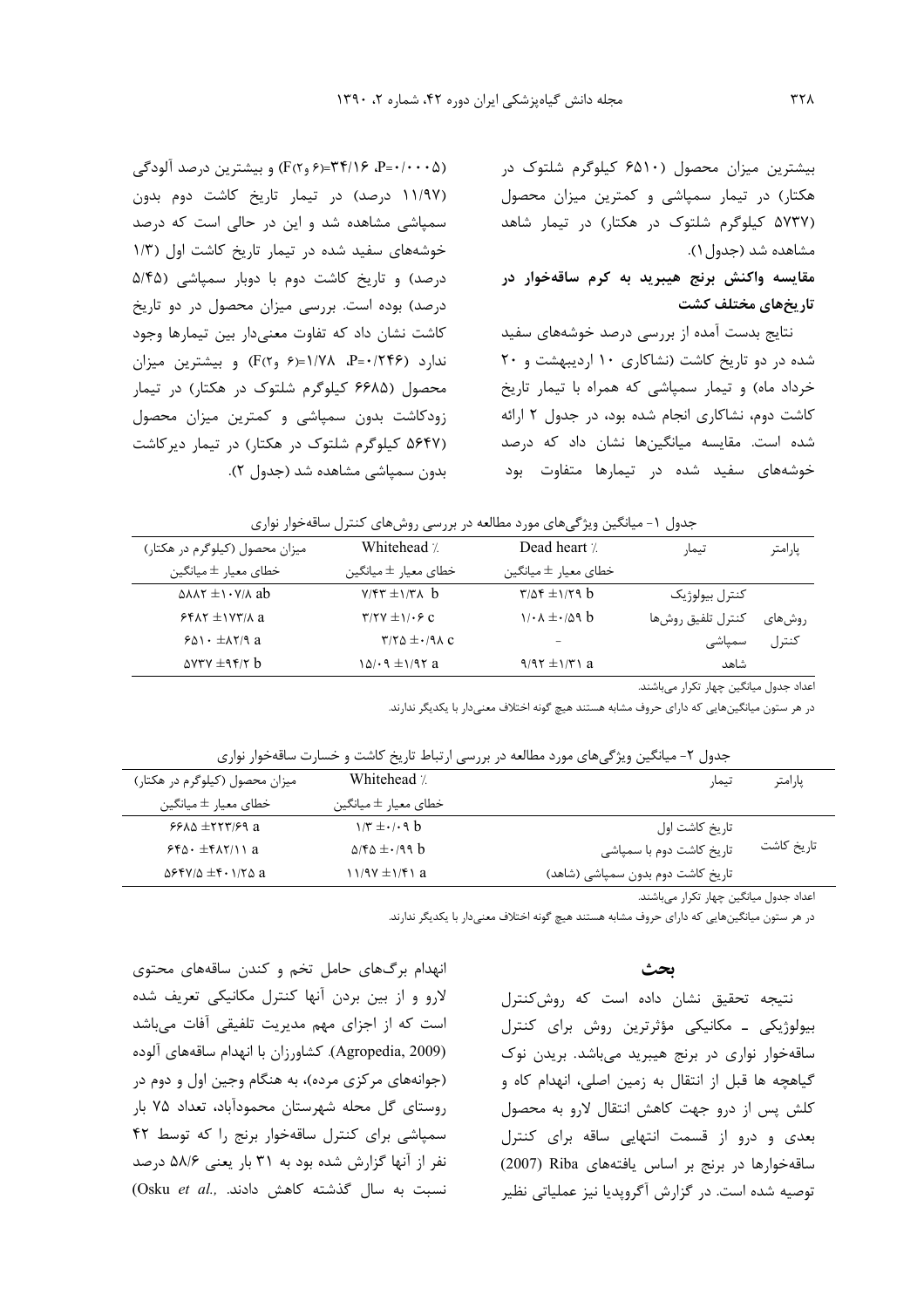(2008 نتيجه اين بررسي با كار .Rashid et al) نیز یکسان بوده است.

همچنین تحقیق حاضر نشان داد که زود کاشتی در مناطق شمالی کشور به دلیل همزمانی با تراکم پایین جمیعت کرم ساقهخوار در کاهش آلودگی برنج هیبرید به کرم ساقهخوار بسیار مؤثر است. به طوری که میانگین درصد خوشهسفیدی در تیمار تاریخ کاشت اول ۱/۳ درصد و تاریخ کاشت دوم ۱۱/۹۷ درصد بود و بیشترین میزان محصول (۶۶۸۵ کیلوگرم شلتوک در هکتار) در تیمار زودکاشت بدون سمیاشی مشاهده شد. در صورتی که به دلیل آلودگی شدید دیر کاشتها به کرم ساقهخوار نواری، میزان محصول به ۵۶۴۷ کیلوگرم شلتوک در هکتار کاهش یافت. بنابراین بکارگیری بسیاری از عملیات، از جمله تنظیم تاریخ کاشت، در جهت فرار از تراکم بالای آفت می تواند در کنترل ساقهخوارها در برنج مؤثر باشد. البته نا گفته نماند که این روش نمیتواند در همه مناطق اجرا شود. به طور مثال در مناطق کشت غرقابی، زمان کشت باید بر اساس زمان دسترسی به آب تنظيم شود (Reissig et al., 1985). نتايج بدست آمده (2006) Abdul Aziz Khakwani et al. بررسی های تأثیر تاریخ کاشت بر پارامترهای ظاهری و زراعی گیاه برنج در شالیزار نمایانگر بیشترین میزان محصول (۴/۵۳ تن در هکتار) در گروه زودکاشتها بوده است. در صورتی که به دلیل آلودگی شدید دیرکاشتها به کرم ساقهخوار نواری، میزان محصول به ۱/۵۶ تن در هکتار كاهش يافت. همچنين بررسي ميزان آلودگي واريتههاي برنج به کرم ساقهخوار در سه تاریخ کاشت با فاصله ۱۵ روز در اندونزی نشان داد که بین زمان کشت و میزان آلودگی ساقهخوار ارتباط وجود دارد و در اولین تاریخ کاشت به دلیل همزمانی با تراکم بالای جمیعت کرم ساقهخوار بیشترین آلودگی مشاهده شده است و بین میزان محصول واریتهها (هیبرید و دیگر واریتهها) و میزان آلودگی آنها تفاوت معنی دار وجود داشته است، ولی اثر زمان کشت بر همه واریتهها از نظر آلودگی به

ساقەخوار یکسان بودە است. زودکاشتی را برای همه مناطق نمى توان توصيه كرد، بلكه بايستى براساس شرایط خاص هر منطقه تاریخ کاشت تنظیم شود و این روش، آسان ترین را ه برای کاهش آلودگی میباشد زیرا در صورت پايين بودن جميعت آفت در نسل اول، با جلو انداختن تاریخ کاشت، تخمریزی و خسارت نسل اول که در مرحله رویشی اتفاق میافتد، کاهش مییابد (Hendarsih & Usyati, 2005). در بسیاری از درجات آلودگی ساقهخوار در مرحله رویشی میزان محصول كاهش پيدا نمي كند چون گياه در اين مرحله قادر است تا ٣٠ درصد خسارت را جبران كند، ولي در مرحله زایشی بطور نسبی کاهش محصول تقریباً ۱ الی ۳ برابر در اثر خوشههای خشک شده اتفاق می افتد Rubia et) *(1990 ..d. ن*تيجه اين تحقيق نشان داد بسياري از عملیات از جمله تنظیم تاریخ کاشت و استفاده از روش های مختلف مدیریت تلفیقی آفات به ویژه کنترل بیولوژیکی و مکانیکی می تواند در جهت افزایش محصول و سالم بودن آن با هدف توسعه پایدار نقش مؤثری ایفا كند. بنابراين توصيه مي شود:

برای کاهش میزان خسارت کرم ساقهخوار و کاهش مصرف سم در برنج هیبرید سعی شود نشاکاری حداکثرتا نیمه اول اردیبهشت انجام شود و با ظاهر شدن پنجههای آلوده (جوانههای مرکزی مرده) به هنگام وجين اول و دوم، مي توان آنها را از مزرعه حذف كرد. همچنین اگر بنا به دلایلی هیچگونه کنترل غیرشیمیایی انجام نشود، برای جلوگیری از کاهش میزان محصول دو بار سمیاشی (نسل اول و دوم) توصیه می شود.

## سپاسگزاری

از مؤسسه تحقیقات برنج کشور- معاونت مازندران که این تحقیق با همکاری و حمایت مالی آنها اجرا شد کمال قدردانی و تشکر را داشته و همچنین از همه همکارانی که هر کدام به نوعی در اجرای این تحقیق مساعدت داشتهاند تشکر و قدردانی میگردد.

#### **REFERENCES**

- Abdul Aziz Khakwani, M., Zubair, M., Mansoor, K. N., Hussain, I., Abdul Wahab, M. & Iqbal, A.  $\mathbf{1}$ (2006). Agronomic and morphological parameters of rice crop as affect by date of transplanting. Journal of Agronomy, 5(2), 248-250.
- 2. Agropedia (College of Agriculture). (2009). Integrated pest management (IPM) in rice. Retrieved Agust